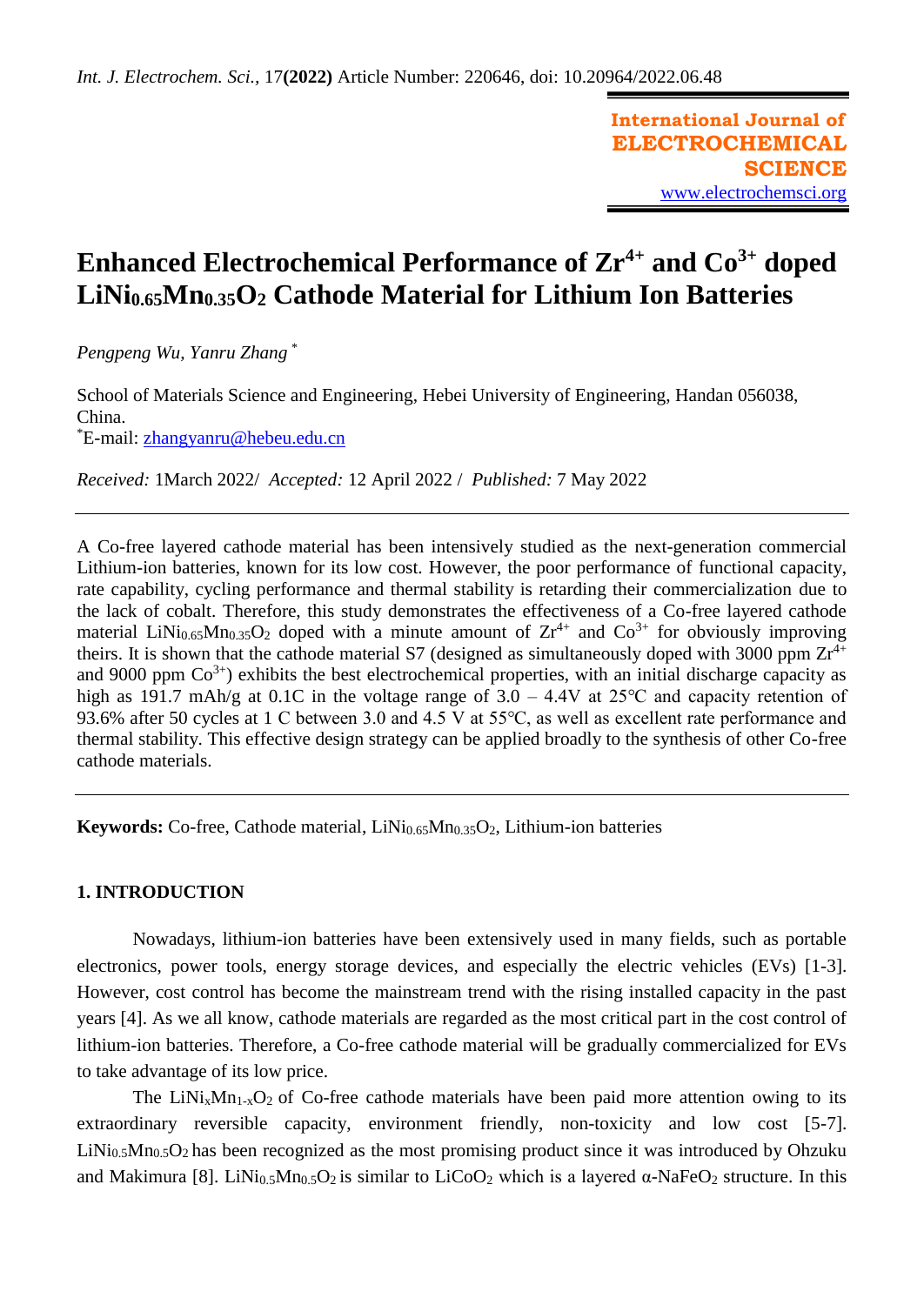formulation, Ni and Mn exhibit different average valence which is +2 and +4, respectively [9]. In addition,  $Ni^{2+}$  acts as the only electrochemical element and the reaction is relied on  $Ni^{2+/4}$  re-dox couple during the charge-discharge process [10]. When  $Li^+$  is extracted from  $LiNi_{0.5}Mn_{0.5}O_2$ ,  $Ni^{2+}$  can be oxidized to  $Ni^{4+}$  to establish that fact  $Mn^{4+}$  takes no participation in this reaction [11]. Just as we known,  $Mn^{4+}$  only maintains the structural stability which constitutes one of the most stable ions during electrochemical operation.

Unfortunately, it deems that there are likewise some problems for the  $LiNi_xMn_{1-x}O_2$  cathode material. On the one hand,  $Ni<sup>4+</sup>$  is full of higher activeness reacting with the electrolyte, which could bring to a relentless capacity attenuation, bad cycling performance and poor rate performance [12-14]. On the other hand, it can easily lead to Li/Ni disorder because of the striking ionic radii similarity between Li<sup>+</sup> (0.076 nm) and Ni<sup>2+</sup> (0.069 nm). At this point, part of Ni<sup>2+</sup> in the transition metal layer will migrate to Li layer, occupying the Li sites. This phenomenon will impede the Li<sup>+</sup> transferring process, leading to aggravation of side reactions at the interface. It could further deliver the capacity loss and poor rate performance [15-17]. To date, Li/Ni cation mixing, as always, is paid more attention by researchers.

Subsequently, cathode materials with diverse ratios of nickel and manganese have been developed, for instance,  $LiNi<sub>2/3</sub>Mn<sub>1/3</sub>O<sub>2</sub>$  [18],  $LiNi<sub>0.7</sub>Mn<sub>0.3</sub>O<sub>2</sub>$  [19-20] and so on. A large number of scientific researchers have come up with some ways to improve electrochemical performance of the cathode materials, mainly by doping and coating. [It](javascript:;) [is](javascript:;) well [known](javascript:;) for [all](javascript:;) [that](javascript:;) doping with a few transition metal ions (e.g.  $Mg^{2+}$ ,  $Al^{3+}$ ,  $Ti^{3+}$ ,  $Zr^{4+}$ ,  $Co^{3+}$ ) can slow down the voltage decline, volume change and improve Li<sup>+</sup> diffusion rate [21-23]. Not only can coating protect active cathode material from the electrolyte to reduce the side reactions, but also enhance the electronic conductivity or ionic conductivity. For example, nano-scale alumina has been commonly used in industrial mass production [24]. Moreover, some literature suggests that cation disorder tends to decrease with the rising of calcination temperature around 900 – 1000℃.

In the past three years, the conventional single crystal cathode material of  $LiNi<sub>0.6</sub>Co<sub>0.2</sub>Mn<sub>0.2</sub>O<sub>2</sub>$ has been commercialized, followed by  $LiNi<sub>0.65</sub>Co<sub>0.15</sub>Mn<sub>0.2</sub>O<sub>2</sub> and LiNi<sub>0.65</sub>Co<sub>0.07</sub>Mn<sub>0.28</sub>O<sub>2</sub> with the$ decreasing cobalt content. It can be speculated that cobalt-free materials while the Ni content is 65% will be put into commercial applications.

In this study, we synthesized the LiNi<sub>0.65</sub>Mn<sub>0.35</sub>O<sub>2</sub> doped with different amount of  $Co^{3+}$  and  $Zr^{4+}$  cathode materials by a solid-state reaction. All of the cathode materials were investigated by means of X-ray diffraction (XRD), scanning electron micros-copy (SEM), inductively coupled plasma (ICP), [differential](javascript:;) [scanning](javascript:;) [calorimetry](javascript:;) (DSC) and Beckman particle size analyzer to explain the structure transition and residual lithium content  $(Li<sub>2</sub>CO<sub>3</sub>$  and  $LiOH$ ) on the surface.

#### **2. EXPERIMENTAL**

#### *2.1 Preparation*

The cathode materials were obtained by a [solid-state](javascript:;) [method.](javascript:;) The first step, hydroxide precursor  $\text{Ni}_{0.65}\text{Mn}_{0.35}(\text{OH})_2$  was mixed with a stoichiometric amount of LiOH·H<sub>2</sub>O (10 wt% in excess)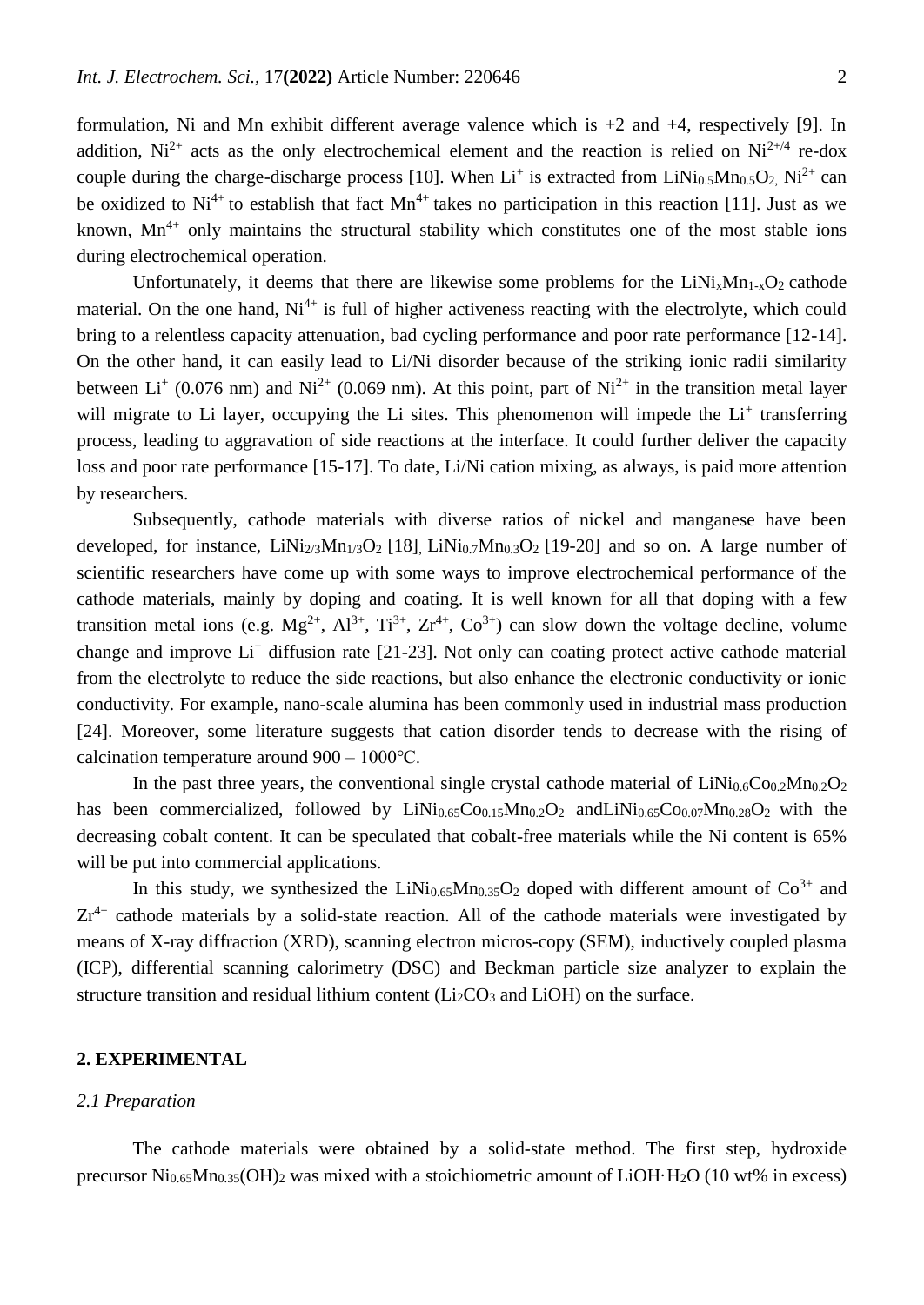and additional agent  $(Co(OH)_2$  and  $ZrO_2$ ) by [mechanical](javascript:;) [mixing.](javascript:;) The uniformity of the mixture can be evaluated by the ICP results of three different positions. The second, obtained mixture was heated at 600 °C for 3h and 940 °C for 12h and then slowly cool down to room temperature under an  $O_2$ atmosphere in the furnace. Finally, synthetic cathode materials were coated by nano-scale alumina. The obtained samples named S1-S8 are given in Table 1.

## *2.2 Characterization*

The particle size distribution of the cathode materials was measured by a Beckman particle size analyzer.

The powder XRD data of the samples was collected by RigakuRint 2200 diffractormeter with 2 $\theta$  in the range of  $10° - 80°$  and a step size of 0.02°, holding at each step for 0.24s.

The morphology of the samples was characterized by scanning electron microscopy (SEM, EVO MA 15). Thermal stability studies were performed using a differential scanning calorimetry (DSC, NETZSCH-STA-449C).

Inductive coupled plasma-atomic emission spectrometry (ICP-AES, IRIS INTREPID II) was conducted on the product to identify the uniformity of element distribution. Free Li<sup>+</sup> was analyzed by automatic [potentiometric](javascript:;) [titrator.](javascript:;)

## *2.3 Electrochemical measurements*

Electrochemical tests were conducted using a CR2032-type coin cell. The sample were mixed with a conducting agent (super P carbon black) and polyvinylidene fluoride (PVDF) binder in a weight ratio of 90:4:6 in NMP (N-methyl-2-pyrrolidone) to form a slurry, which was spread on onto an aluminum foil current collector dried in the vacuum oven at 120℃ for 2h. Disks of electrode film with a diameter of 14 mm were punched. The cells were assembled in an argon-filled glove box  $(O<sub>2</sub>< 1$  ppm and  $H_2O < 1$  ppm) with metallic lithium foil as the counter electrode, Celgard 2500 film as the separator and 1 mol/L LiPF<sub>6</sub> in a mixture of ethylene carbonate (EC) / dimethyl carbonate (DMC) (EC/DMC, 1:1 in volume) as the electrolyte. The galvanostatic charge-discharge testing was performed by a LAND battery testing system with different C rates between 3.0 – 4.4V at 25℃. Cycling performance of the cells was also investigated by galvanostatic methods in the potential range of 3.0 – 4.5 V at 55℃.

#### **3. RESULTS AND DISCUSSION**

As Table 1 show, there is a certain gap between the testing result and theoretical content because of the elements volatilization at high temperatures and a margin of detecting tolerance error.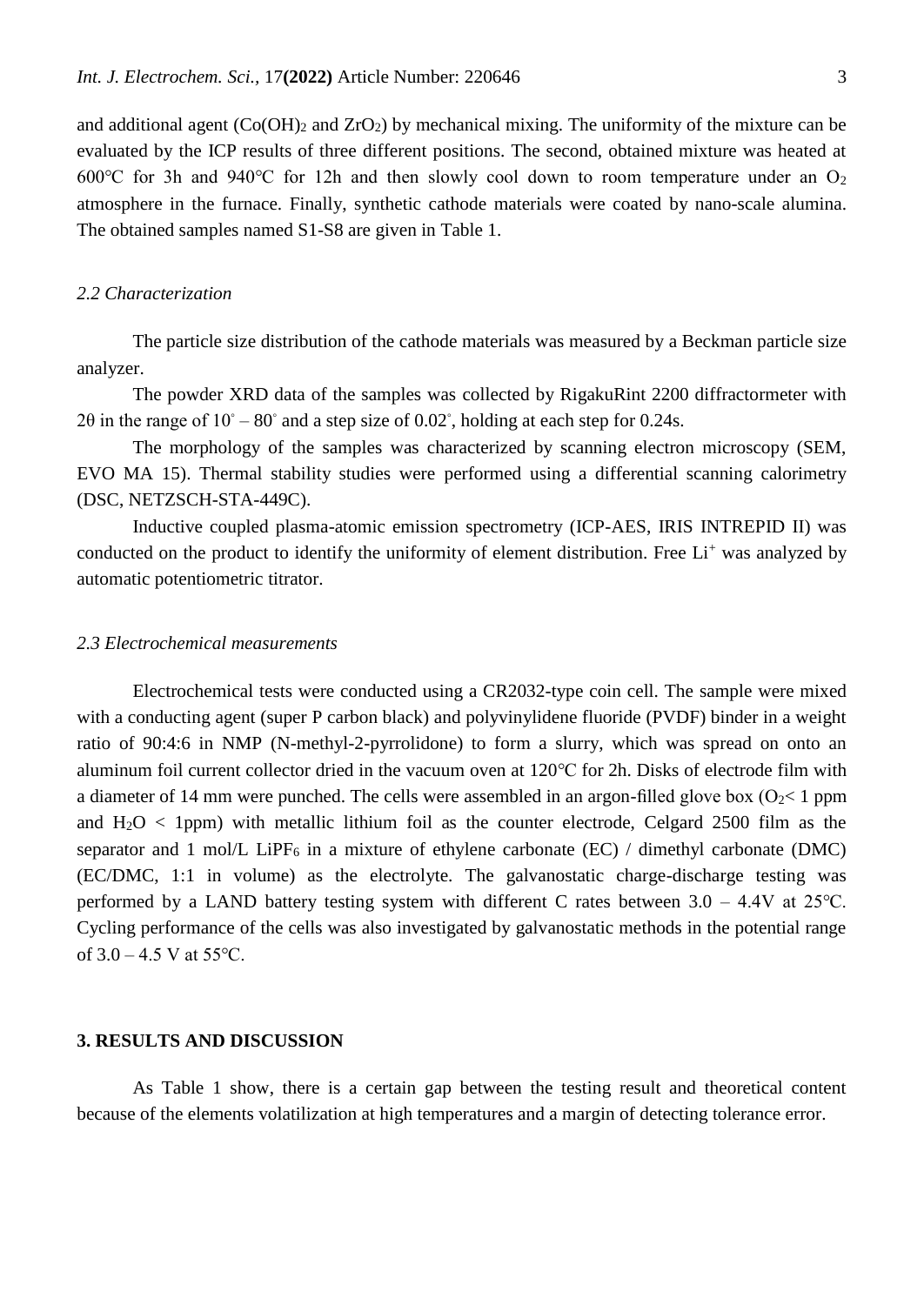|                | Target $Co^{3+}$ | Target $Zr^{4+}$ | Measured      | Measured         |
|----------------|------------------|------------------|---------------|------------------|
| Sample         | doping/ppm       | doping           | $Co3+$ doping | $Zr^{4+}$ doping |
|                |                  | 'ppm             | 'ppm          | ppm              |
| S <sub>1</sub> |                  |                  |               |                  |
| S <sub>2</sub> |                  | 1000             | 0             | 896              |
| S <sub>3</sub> |                  | 3000             | 0             | 2378             |
| S <sub>4</sub> |                  | 5000             | $\theta$      | 4126             |
| S <sub>5</sub> | 3000             | 3000             | 2319          | 2346             |
| S <sub>6</sub> | 6000             | 3000             | 5109          | 2443             |
| S7             | 9000             | 3000             | 8315          | 2217             |
| S <sub>8</sub> | 12000            | 3000             | 11367         | 2365             |

**Table 1.** The doping content of synthesized cathode materials as measured by ICP-MS

Fig. 1. shows Rietveld refinement results of XRD patterns for the sake of identifying the crystal structure of the synthesized powders. The XRD patterns belong to the  $\alpha$ -NaFeO<sub>2</sub> structure (space group R $\overline{3}$ m) without remarkable secondary phase because of the least [doping](javascript:;) [amount](javascript:;) [11]. There is apparent splitting between the  $(006) / (102)$  and  $(108) / (110)$  peaks in the XRD magnification pattern indicating an ideal layered structure. Generally, it is considered that ratio of c/a can be also indexed on the layered structure. For larger c/a ratios, it is a better layered structure on account of the smaller Li/Ni cation mixing. As showed in Table 2, the only more doping amount of  $Zr^{4+}$ , the larger c/a value, showing the optimal doping amount is 3000 ppm. It is observed that growing cobalt content can improve the layered structure indicating the optimal doping level of  $Co<sup>3+</sup>$  is 9000 ppm while double elements doped. Integrated intensity ratios of  $I_{003}/I_{104}$  (R) could have something to do with the degree of cationic disorder. In general, it has made it possible that all obtained cathode materials show the relatively weaker cation mixing with the R value more than 1.2. As can be seen from Table 2, the relative intensity of  $(I_{006}+I_{102})/I_{101}$  which can represent the order of Ni atoms to some degree has a downward trend with the amount of doping increasing. The smaller the value, the higher the orderliness of Ni atoms.

**Table 2.** Cell parameters for all cathode materials

| Sample         | a      | c       | c/a   | I <sub>003</sub> /I <sub>104</sub> | $(I_{006} + I_{102})/I_{101}$ |
|----------------|--------|---------|-------|------------------------------------|-------------------------------|
| S <sub>1</sub> | 2.8699 | 14.2152 | 4.953 | 1.212                              | 0.461                         |
| S <sub>2</sub> | 2.8689 | 14.2154 | 4.955 | 1.205                              | 0.458                         |
| S <sub>3</sub> | 2.8681 | 14.2165 | 4.957 | 1.289                              | 0.449                         |
| S <sub>4</sub> | 2.8682 | 14.2162 | 4.956 | 1.259                              | 0.447                         |
| S <sub>5</sub> | 2.8674 | 14.2164 | 4.958 | 1.251                              | 0.439                         |
| S <sub>6</sub> | 2.8668 | 14.2161 | 4.959 | 1.315                              | 0.436                         |
| S7             | 2.8659 | 14.2157 | 4.960 | 1.312                              | 0.431                         |
| S <sub>8</sub> | 2.8664 | 14.2156 | 4.959 | 1.319                              | 0.433                         |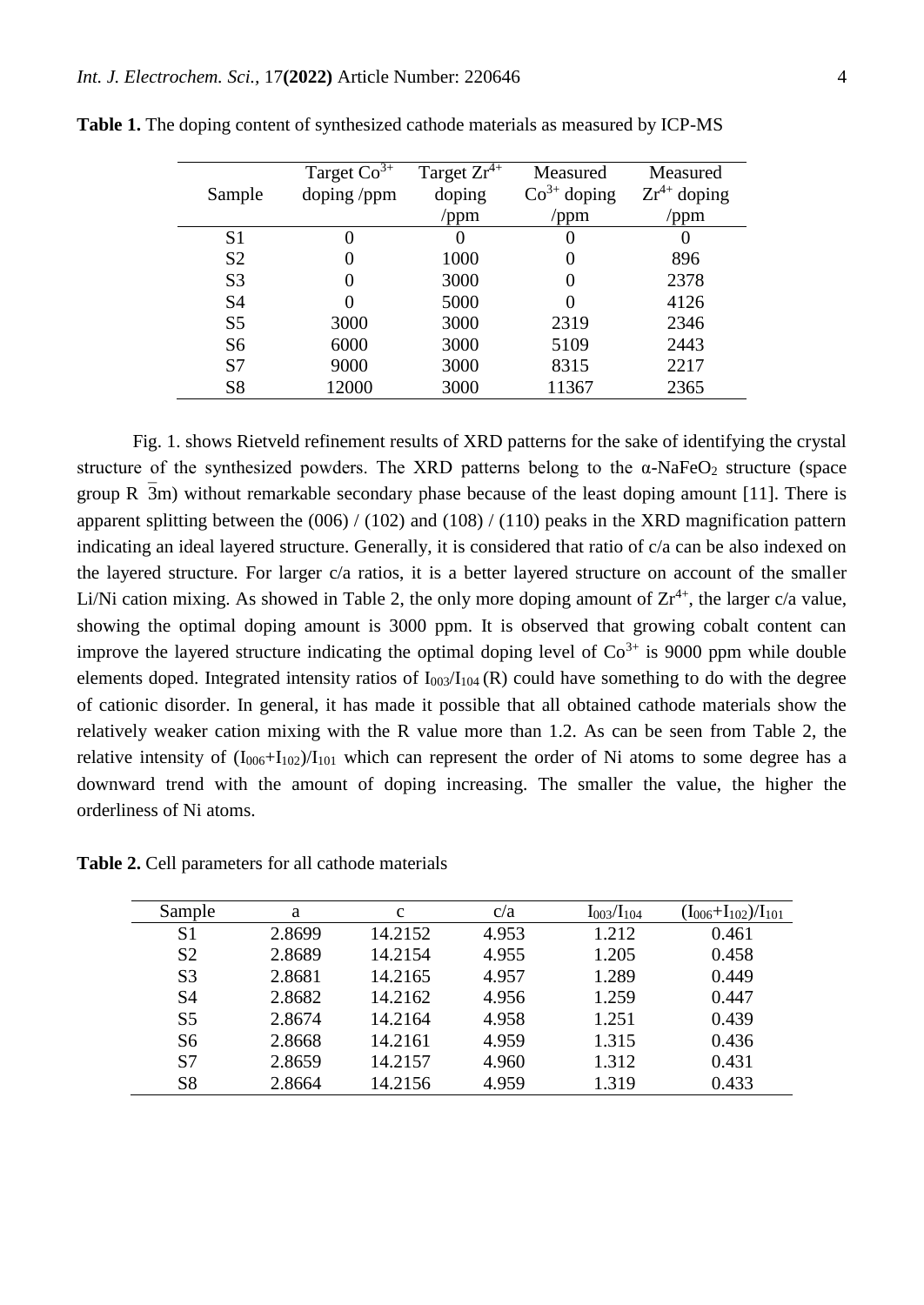

**Figure 1.** (a) XRD patterns of the prepared cathode materials (b) The magnification of (006) and (102) peaks for all materials (c) The magnification of (108) and (110) peaks for all materials

The morphology of the prepared powders is given in SEM. As providing in Fig. 2. , it can be seen that all cathode materials form morphology of single crystals. The primary material particle size is larger than other samples because of the agglomerated. There are still some agglomerates after  $Zr^{4+}$ doping. When  $Co<sup>3+</sup>$  doping content rising, agglomerates have become less and less which could attribute to the higher activity of  $Co^{3+}$  that contributes to the improvement of crystallization performance. Particle size of D50 obtained from Table S1 and Figure S1 (supporting information) is consistent with SEM.



**Figure 2.** SEM images of the cathode materials (a) S1 (b) S2 (c) S3 (d) S4 (e) S5 (f) S6 (g) S7 (h) S8

Moreover, information of  $\leq 1$ µm and  $\leq 2$ µm should be paid more attention because the ultrafine powder could [exert](javascript:;) [influence](javascript:;) [on](javascript:;) the uniformity of homogenate and coating process. Excessive ultrafine powder enlarging the contact area with electrolyte could also aggravate the capacity degradation during battery cycling.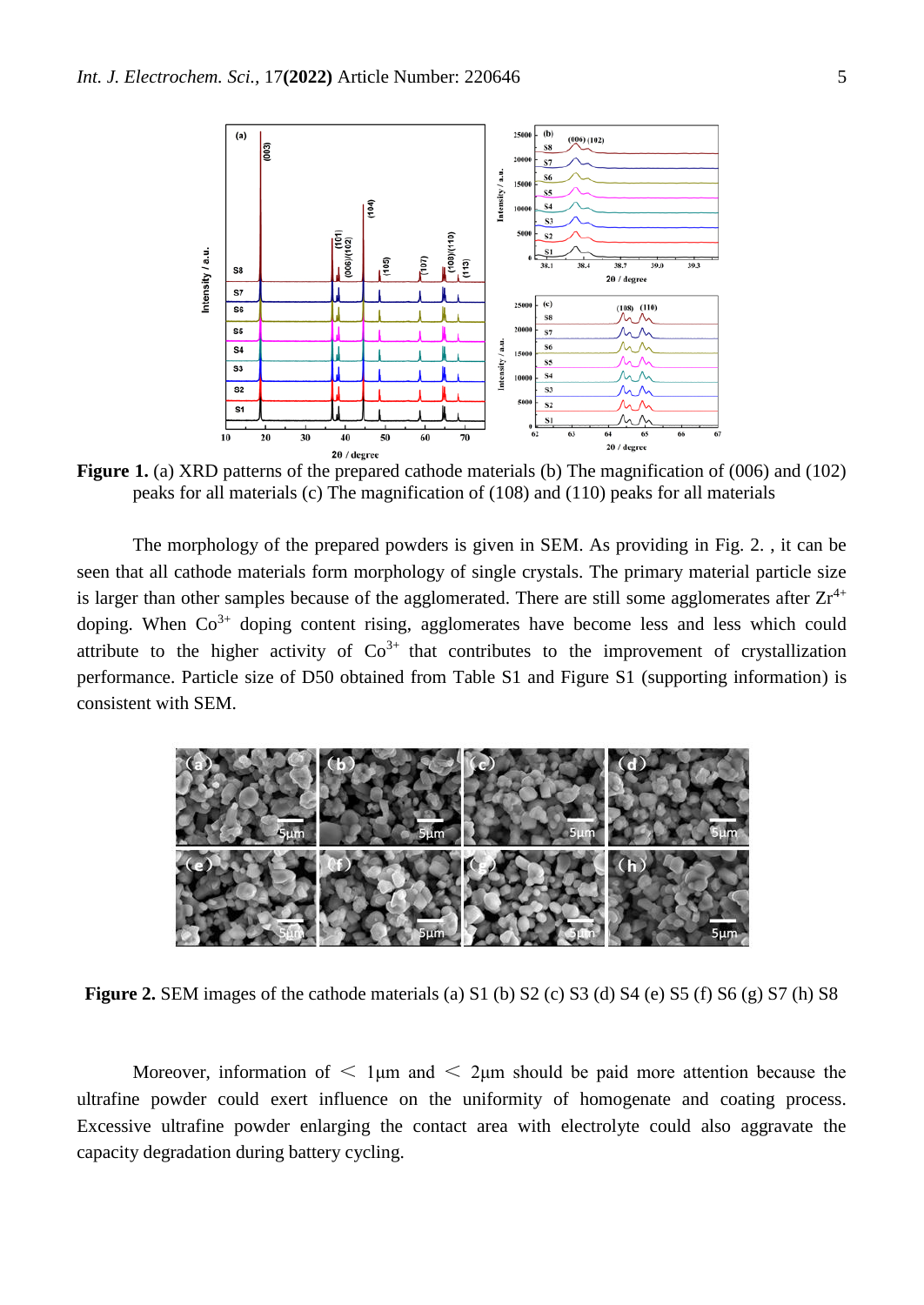Satisfactory detection results for free Li<sup>+</sup> are listed in Table S2 (supporting information). It is well-known that free Li<sup>+</sup> could react with the electrolyte to produce carbon dioxide causing the swelling battery, especially  $Li<sub>2</sub>CO<sub>3</sub>$ . After that, the battery will be affected. As can be observed in the Table S2 (supporting information), the value of Li<sub>2</sub>CO<sub>3</sub> drop gradually with the increasing  $Co^{3+}$ , simultaneously reduced agglomerates and improved the crystallinity. Therefore, it is necessary for cathode materials to control residual alkali in industrial production.

The thermal decomposition behavior of nickel manganese double hydroxide and the precursor mixed with LiOH·H2O is simultaneously investigated by thermal analysis technique. Fig. 3a. shows the TG and DSC curves of the precursor between 25 and 1000°C in  $O_2$  atmosphere. The weight decline slightly below 150℃ can be attributed to the removal of adsorbed water, responding an endothermic peak at 106℃. The next mass loss between 150℃ and 400℃ is caused by the decomposition of composite oxalates, corresponding to the endothermic peak at 473℃. Fig. 3b. shows the TGA curve of the mixture in the range of  $25 - 1000^{\circ}\text{C}$  in  $\text{O}_2$  atmosphere. Rapid weight loss below 110℃ can be mainly ascribed to the loss of crystal water of LiOH·H2O, corresponding to the endothermic peak at 105℃. In the region from 110 to 270℃, the continuous tardily mass loss could be mostly related to the removal of absorbed water in the precursor, related endothermic peak at 224℃. As the temperature increases from 270 to 400℃, the next tremendous weight loss can be interpreted as the decomposition of nickel manganese double hydroxide precursor and a part of LiOH, in relation to endothermic peak at 289℃. With the temperature rising between 400 and 800℃, a slowly decreasing curve in mass is observed, supporting an evidence that the remaining precursor and LiOH are decomposed into corresponding oxides, taking a small exothermic peak at 465℃. The mass drops slower and slower above 800℃ on account of the volatilization of lithium and the release of hydrogen, produced by the transformation into the target materials of two oxide reactants, displaying an imperceptible exothermic peak at 962℃. [Subsequently,](javascript:;) the higher temperature leads to the material decomposition. Thus, on the premise of ensuring the size and integrity of the single crystal, it is very necessary to raise sintering temperature as much as possible to secure a lower cation mixing.



**Figure 3.** (a) DSC curves for  $\text{Ni}_{0.65}\text{Mn}_{0.35}(\text{OH})_2$  (b) DSC curves for a mixture of  $\text{Ni}_{0.65}\text{Mn}_{0.35}(\text{OH})_2$  and  $LiOH·H<sub>2</sub>O$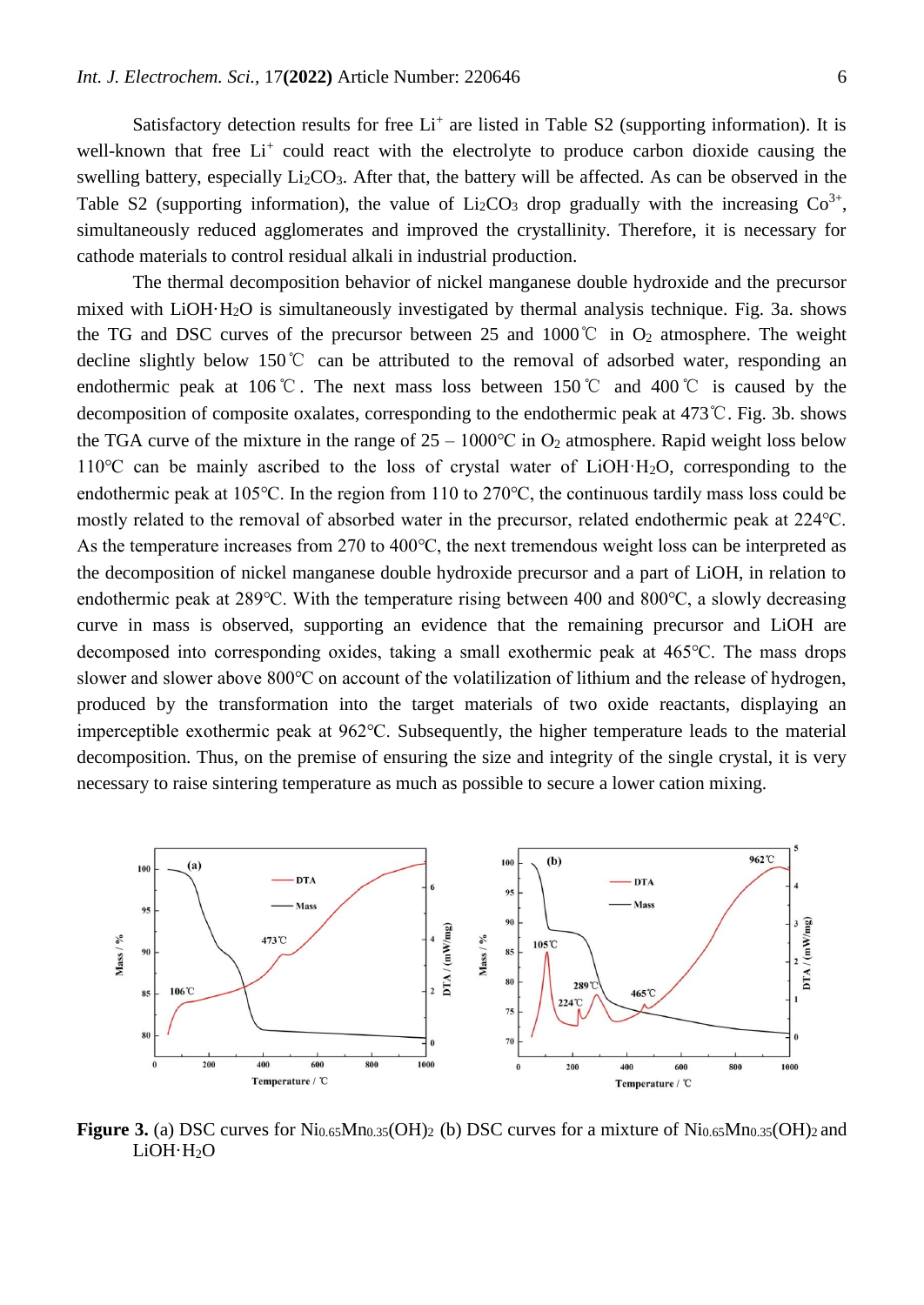For the purpose of the optimal electrical performance, some comparison previously reported has been made to apply to preparation of cathode material. As shown in Table 3,  $\text{LiNi}_{0.5}\text{Mn}_{0.5}\text{O}_2$ ,  $\text{LiNi}_{0.475}\text{Al}_{0.05}\text{Mn}_{0.475}\text{O}_2$  and  $\text{LiNi}_{0.5}\text{Mn}_{0.45}\text{Ti}_{0.05}\text{O}_2$  attain the initial discharge capacity of 155 mAh/g, 175 mAh/g and 175 mAh/g, especially. It provides the fact that a certain amount of doping is beneficial to the capacity of cathode materials, corresponding to enhancement of structural integrity by element doping [22]. It can be concluded that the higher the nickel content, and the higher the capacity while the cobalt is constant. For instance,  $LiNi<sub>0.5</sub>Mn<sub>0.5</sub>O<sub>2</sub>$ ,  $LiNi<sub>2/3</sub>Mn<sub>1/3</sub>O<sub>2</sub>$  and  $LiNi<sub>0.7</sub>Mn<sub>0.3</sub>O<sub>2</sub>$  exert the initial discharge capacity of 155 mAh/g, 172 mAh/g and 179.7 mAh/g [18, 20, 22]. In addition, the same composition may exhibit different capacities due to the difference of [calcination](javascript:;) [temperature](javascript:;) and calcining atmosphere. As for LiNi $_{0.7}Mn_{0.3}O_2$ , manganese is [substituted](javascript:;) by 15% cobalt which will inevitably lead to the improvement of capacity by reducing Li/Ni anti-sites and maintaining structure stability [20, 23, 28]. Zr doping mitigates the degree of cation mixing, decreases the structural transformation, and facilitates Li<sup>+</sup> diffusion bringing about enhanced coulombic efficiency, cyclic performance and rate capability although capacity degrades with excessive Zr doping [27].

| Cathode                                                                                    | Coulombic          | Cpapcity | ref  |
|--------------------------------------------------------------------------------------------|--------------------|----------|------|
| materials                                                                                  | efficiency $(\% )$ | (mAh/g)  |      |
| $LiNi2/3Mn1/3O2$                                                                           | 74.80              | 172.0    | [18] |
| $LiNi0.7Mn0.3O2$                                                                           | 71.04              | 179.7    | [20] |
| $LiNi0.5Mn0.5O2$                                                                           | 73.00              | 155.0    | [22] |
| $LiNi0.475Al0.05Mn0.475O2$                                                                 | 88.00              | 175.0    | [22] |
| $LiNi0.5Mn0.45Ti0.05O2$                                                                    | 78.00              | 175.0    | [22] |
| $LiNi0.7Mn0.3O2$                                                                           | 89.40              | 176.0    | [23] |
| $LiNi0.6Co0.2Mn0.2O2$                                                                      | 97.20              | 188.6    | [27] |
| LiNi <sub>0.59</sub> Zr <sub>0.01</sub> Co <sub>0.2</sub> Mn <sub>0.2</sub> O <sub>2</sub> | 98.70              | 185.2    | [27] |
| $LiNi0.7Co0.15Mn0.15O2$                                                                    |                    | 189.0    | [28] |
| S7 (this study)                                                                            | 88.20              | 191.7    |      |

**Table 3.** Comparison of previously reported work on the cathode materials

To study the electrochemical properties of obtained materials, the assembled cells were initially subjected to preconditioning cycles at 0.1C rate at  $25^{\circ}$ C operated in the potential range of  $3.0 - 4.4$  V versus Li/Li<sup>+</sup>. The corresponding initial charge-discharge curves and [coulombic](javascript:;) [efficiency](javascript:;) for each cell are provided in Fig. 4a-c. It is easily observed that the initial discharge capacity of the samples (S2-S4) has nothing to do with  $Zr^{4+}$  content. In contrast, samples (S5-S8) [simultaneously](javascript:;) doped with  $Co<sup>3+</sup>$  exhibit the higher initial discharge capacity and the sample S7 attains the highest initial discharge capacity of 191.7 mAh/g, better than other comparison materials previously reported (Table 3). Initial coulombic efficiency is steadily increased along with  $Zr^{4+}$  and  $Co^{3+}$ , while excessive doping of sample S8 begin to fall. These results reveal that the initial discharge capacity and coulombic efficiency is related not only to an amount of  $Zr^{4+}$  and  $Co^{3+}$  but also to the morphology of the material. As observed in Fig. 2a, the aggregated made up of smaller primary particles improve the capacity and coulombic efficiency to a certain extent. Besides, more attention should be paid to the coulombic efficiency while the [excessively](javascript:;) [lowe](javascript:;)r coulombic efficiency could reduce the capacity and life of the battery.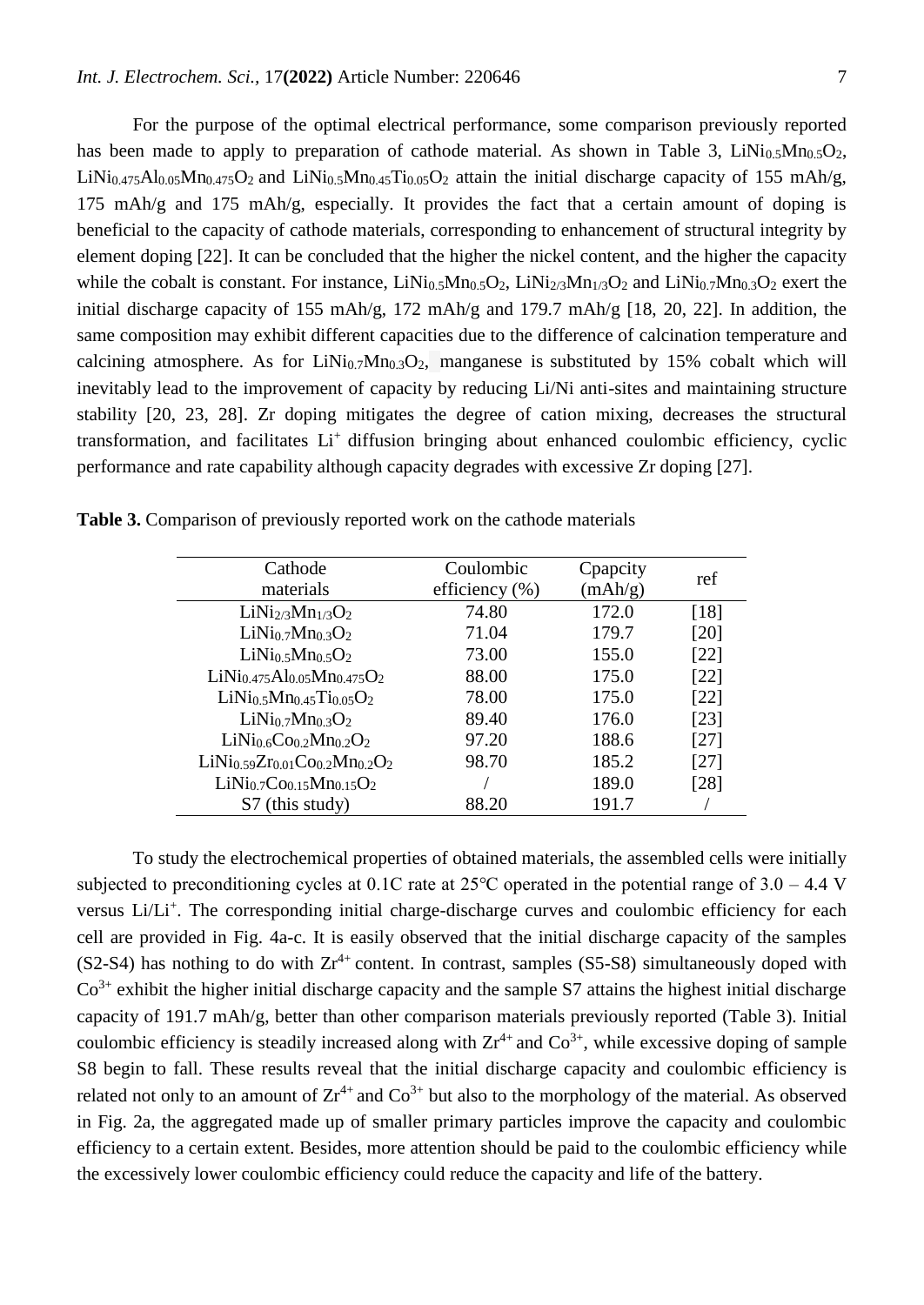

**Figure 4.** The electrochemical properties of a lithium-ion cell assembled with all prepared cathode materials (a) Initial charge and discharge curves at 0.1 C rate (b) The magnification of the 0.1C discharge curves (c) Initial [coulombicefficiency](javascript:;) (d) Capacity retention at different rates

The cells after preconditioning cycle at 0.1C deliver a charge-discharge test at C-rates of 0.2C, 0.5C, 1C, 2C, 3C and 5C. The corresponding capacity is given in Table S3 (supporting information). The rate performance of the different cells is compared by the capacity ratio of C-rates / 0.1C called capacity retention. As showing in Fig. 4d. , it is clearly observed that the primary sample S1 delivers a discharge capacity of 65.6 mAh/g at 5C, which exerts the poorest rate capability because the capacity retention is 35.1%. After doped, the discharge capacity of modified samples S2-S8 is 66.1 mAh/g, 69.4 mAh/g, 67.6 mAh/g, 85.4 mAh/g, 96.5 mAh/g, 104.3 mAh/g and 106.4 mAh/g, respectively. Correspondingly, its capacity retention is 35.6%, 37.3%, 36.2%, 45.1%, 50.7%, 54.4%, 56.5%, which is higher than pristine sample S1. Therefore, it can conclude that  $Zr^{4+}$  has a little effect on the improvement of rate performance while this phenomenon has been greatly promoted by  $Co^{3+}$ , especially at 5 C. As we all known, both stable  $Zr^{4+}$  supporting  $Li^{+}$  layer and activated  $Co^{3+}$  could promote Li<sup>+</sup> transmission.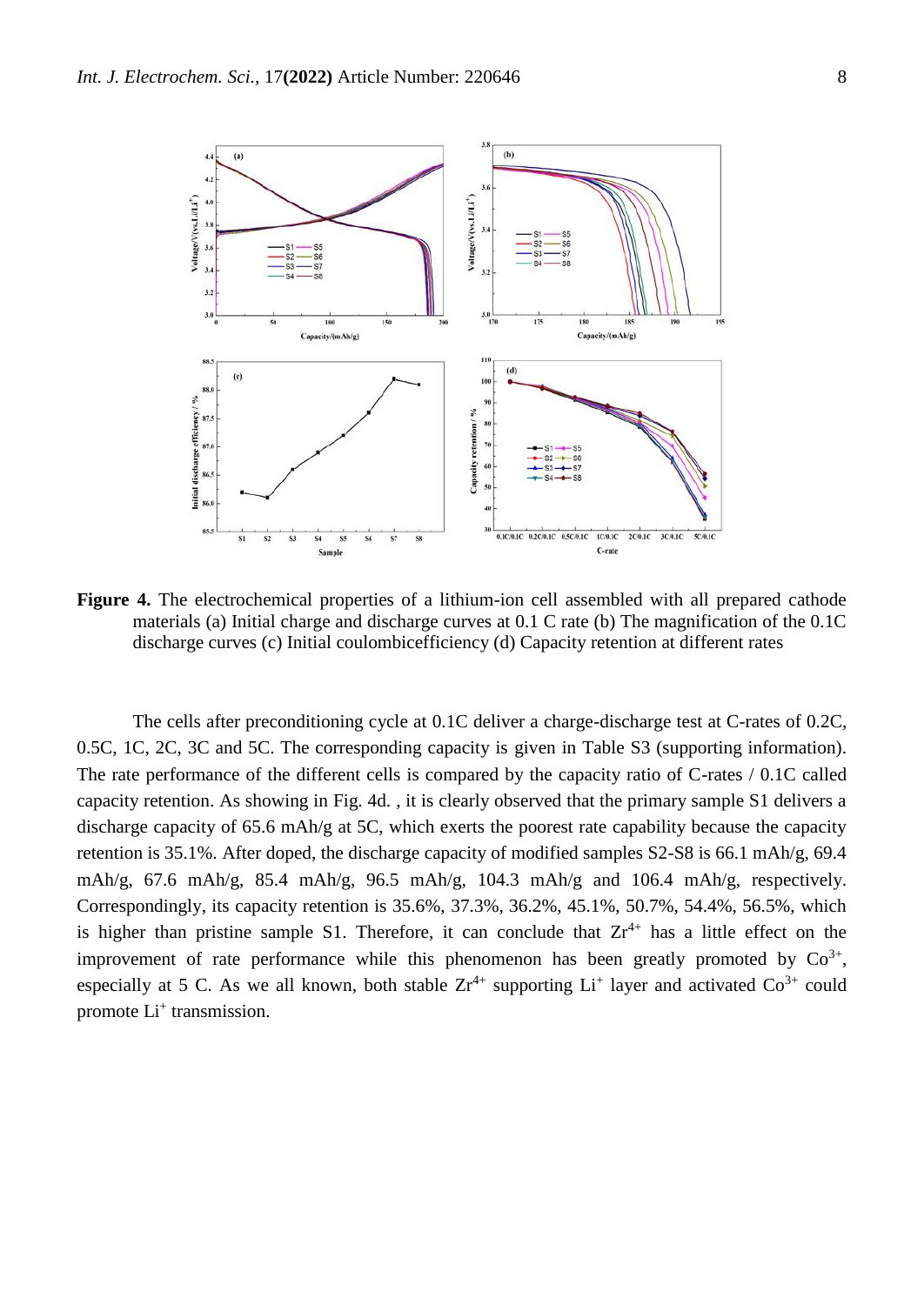

**Figure 5.** Cycling performance at 1C rate of the samples

To demonstrate the cycling stability, we cycled the cells between  $3.0 - 4.5V$  at  $55^{\circ}$ C at a 1C rate to accelerate capacity fading. Cycle performance curves are illustrated in Fig. 5. The pristine product S1 shows an initial discharge capacity of 196.3 mAh/g at 1C and capacity retention is 89.3% after 50 cycles. However, the initial discharge capacity of modified samples S2-S8 is 197.4 mAh/g, 199.8 mAh/g, 200.1 mAh/g, 200.8 mAh/g, 201.8 mAh/g, 202.6 mAh/g, 202.2 mAh/g, and capacity retention of 89.1%, 89.8%, 89.6%, 91.1%, 91.6%, 93.6%, 94.2%, respectively. Obviously, it can be seen the cycling stability is superior to  $LiNi<sub>0.45</sub>Ba<sub>0.05</sub>Mn<sub>0.5</sub>O<sub>2</sub>$  reporting the 50th cycle discharge capacity at 151.4mAh/g with a capacity retention of 87.31% [9]. Similarly, it can be apparently seen that the modified materials exhibit the higher discharge capacity and better cycle stability. This is accountable for two reasons. On the one hand, high-valence  $Zr^{4+}$  could inhibit the conversion of Ni<sup>2+</sup> to Ni<sup>4+</sup> which could catalyze the oxidative decomposition of the electrolyte to accelerate fading. Moreover,  $Zr^{4+}$  will migrate to the surface of the electrode during the cycle to form a protective layer rendered the material more resistant to HF attack. On the other hand,  $Co<sup>3+</sup>$  can reduce structural phase transitions during  $Li^+$  transmission and inhibit the migration of  $Ni^{2+}$  to the  $Li^+$  layer lowering the cation disorder. In addition,  $Co<sup>3+</sup>$  also decreases the polarization and enhances structural stability during cycling.

It is well-known that battery safety has a great relationship with the thermal stability of the cathode materials in the charged state. According to the results of electrochemical performance, thermal stability of samples was selectively characterized by DSC test. Fig. 6. shows DSC thermograms of the pristine and the most optimized sample (S7), which are charged to 4.4V at 0.1C after battery activation keeping half of the delithiation. The pristine electrode (S1) has a main exothermic peak with a reaction heat of 93.3 J/g at 257℃. In contrast, the main exothermic peak of the most optimized electrode (S7) is shifted to the higher temperature of 286℃ while the output of heat detail is remarkably decreased to 45.2 J/g. It is observed that doping of  $Zr^{4+}$  and  $Co^{3+}$  can improve the stability of the material. This phenomenon was [interpreted](javascript:;) that the stable  $Zr^{4+}$  can support Li<sup>+</sup> layer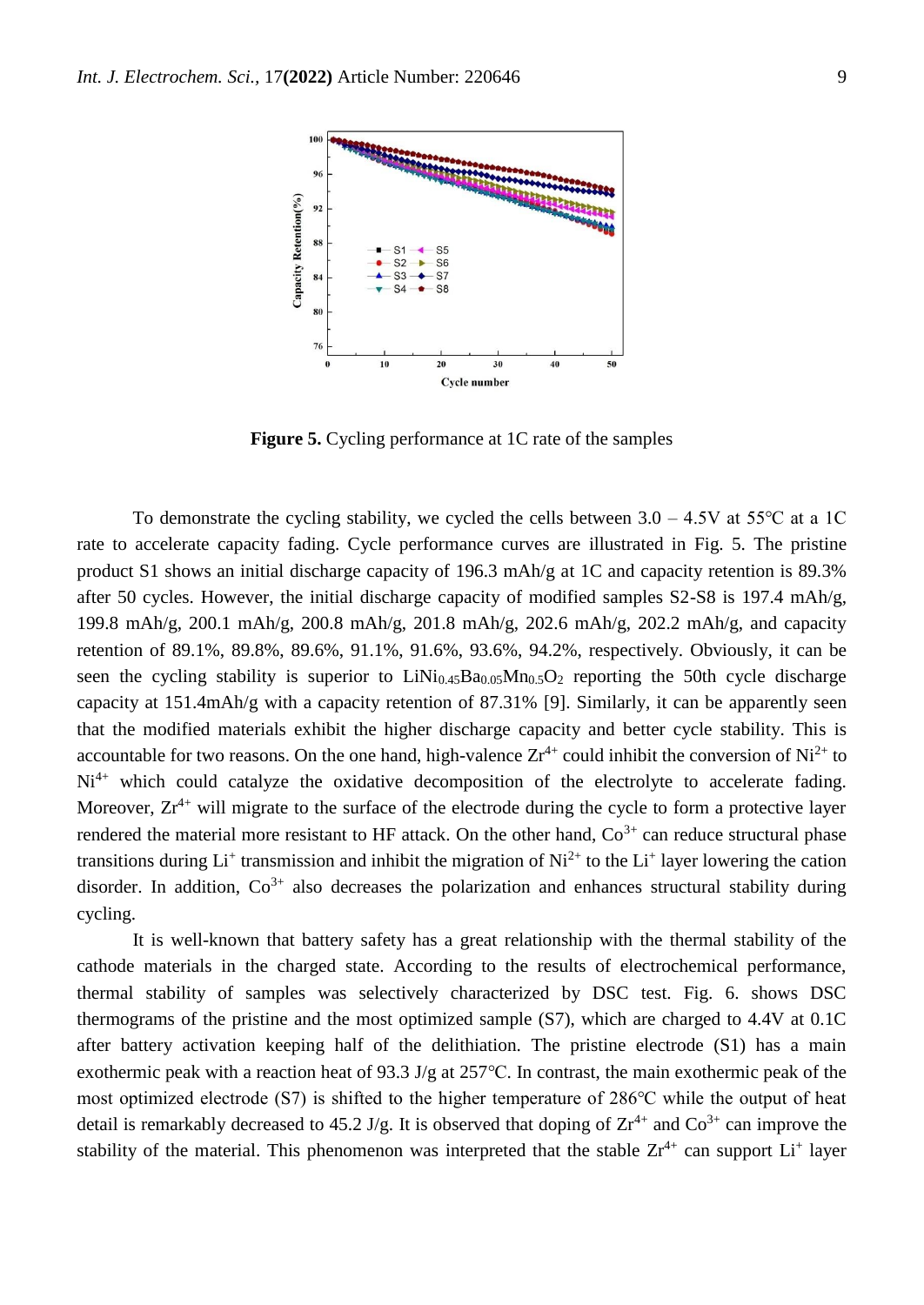which results in the easier embedment and de-intercalation of  $Li^+$ , and  $Co^{3+}$  could reduce the structural phase transition during the charging and discharging process.



**Figure 6.** DSC thermograms of the cathode materials charged to 4.4V at 0.1C after battery activation keeping half of the delithiation

# **4. CONCLUSION**

In this study, [a](javascript:;) [series](javascript:;) [of](javascript:;) layered  $LiNi<sub>0.65</sub>Mn<sub>0.35</sub>O<sub>2</sub>$  cathode materials have been successfully synthesized via a [solid-state](javascript:;) [method,](javascript:;) which were systematically explored for the ideal doping amount of  $Zr^{4+}$  and  $Co^{3+}$ . The sample S7 (simultaneously doped with 3000 ppm  $Zr^{4+}$  and 9000 ppm  $Co^{3+}$ ) exhibits the best electrochemical properties, with an initial discharge capacity as high as 191.7 mAh/g at 0.1C in the voltage range of 3.0 – 4.4V at 25℃ and capacity retention of 93.6% after 50 cycles at 1 C between 3.0 and 4.5 V at 55℃, as well as excellent rate performance and thermal stability. This phenomenon can be [explained](javascript:;) that substitution of  $Zr^{4+}$  and  $Co^{3+}$  could not only enhance the  $Li^{+}$ transmission, but also could decrease the structural phase transition during the charge-discharge process. The concept presented in this work will provide helpful guides to the synthesis of other cathode materials with acceptable discharge capacity, cycling property and excellent rate performance.

#### ACKNOWLEDGMENTS

This work was supported by Hebei University of Engineering, China. (No. SJ2101003014).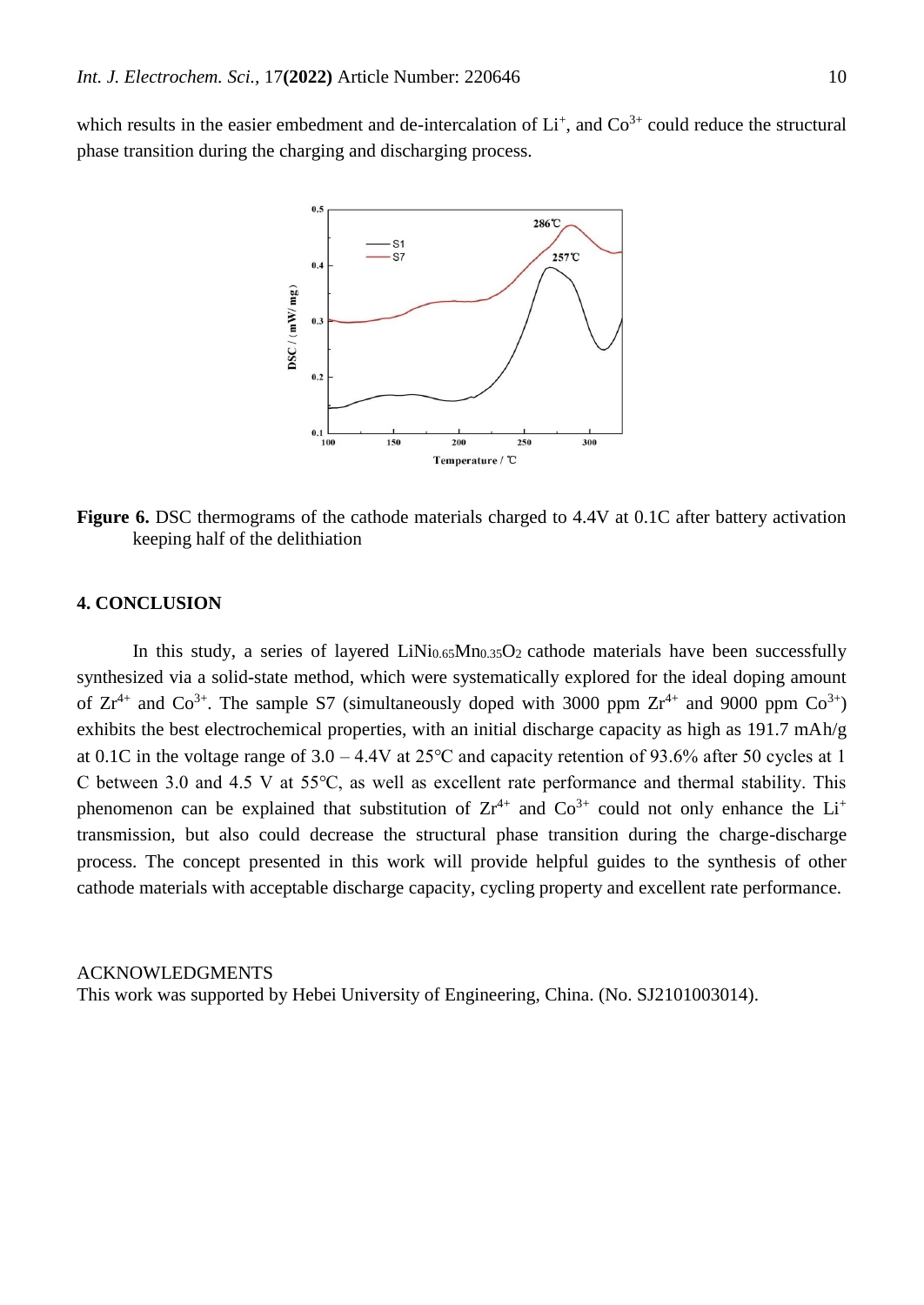# SUPPORTING INFORMATION

| Sample         | $<$ l $\mu$ m | $<$ 2µm | D50  |
|----------------|---------------|---------|------|
| S <sub>1</sub> |               | 6.60    | 4.61 |
| S <sub>2</sub> |               | 6.96    | 4.40 |
| S <sub>3</sub> | 0             | 7.46    | 3.99 |
| S <sub>4</sub> | 0.18          | 12.3    | 3.65 |
| S <sub>5</sub> | 0.06          | 10.4    | 3.73 |
| S <sub>6</sub> |               | 6.43    | 4.44 |
| S7             | 0.71          | 14.7    | 3.56 |
| S <sub>8</sub> |               | 5.25    | 4.69 |

**Table S1.** Particle size distribution data for all cathode materials

Table S2 Free Li<sup>+</sup> for all cathode materials

| Sample | Free $Li^{\dagger}$ / ppm | $Li2CO3$ ppm | LiOH<br>ppm |
|--------|---------------------------|--------------|-------------|
| S1     | 3252                      | 1773         | 961         |
| S2     | 2995                      | 1751         | 808         |
| S3     | 2632                      | 1712         | 598         |
| S4     | 3222                      | 1907         | 852         |
| S5     | 3117                      | 1308         | 1175        |
| S6     | 2399                      | 751          | 1070        |
| S7     | 2113                      | 728          | 898         |
| S8     | 2162                      | 841          | 858         |

**Table S3** Capacity at different rates for all cathode materials

| Sample         | 0.1C/m | 0.2C/mA | 0.5C/mA | 1C/mA | 2C/mA | 3C/mA | 5C/mA |
|----------------|--------|---------|---------|-------|-------|-------|-------|
|                | Ah/g   | h/g     | h/g     | h/g   | h/g   | h/g   | h/g   |
| S1             | 186.7  | 180.5   | 170.3   | 159.5 | 146.6 | 115.7 | 65.6  |
| S <sub>2</sub> | 185.6  | 180.0   | 170.2   | 160.0 | 147.5 | 115.1 | 66.1  |
| S <sub>3</sub> | 186.1  | 181.8   | 172.2   | 162.1 | 149.7 | 119.1 | 69.4  |
| S <sub>4</sub> | 186.9  | 181.6   | 171.6   | 161.3 | 148.0 | 116.8 | 67.6  |
| S <sub>5</sub> | 189.3  | 185.1   | 174.5   | 164.1 | 152.3 | 131.9 | 85.4  |
| S <sub>6</sub> | 190.3  | 185.3   | 176.3   | 166.7 | 155.1 | 141.4 | 96.5  |
| S7             | 191.7  | 185.5   | 177.6   | 169.1 | 160.8 | 146.3 | 104.3 |
| S <sub>8</sub> | 188.4  | 182.2   | 174.7   | 167.1 | 160.1 | 144.1 | 106.4 |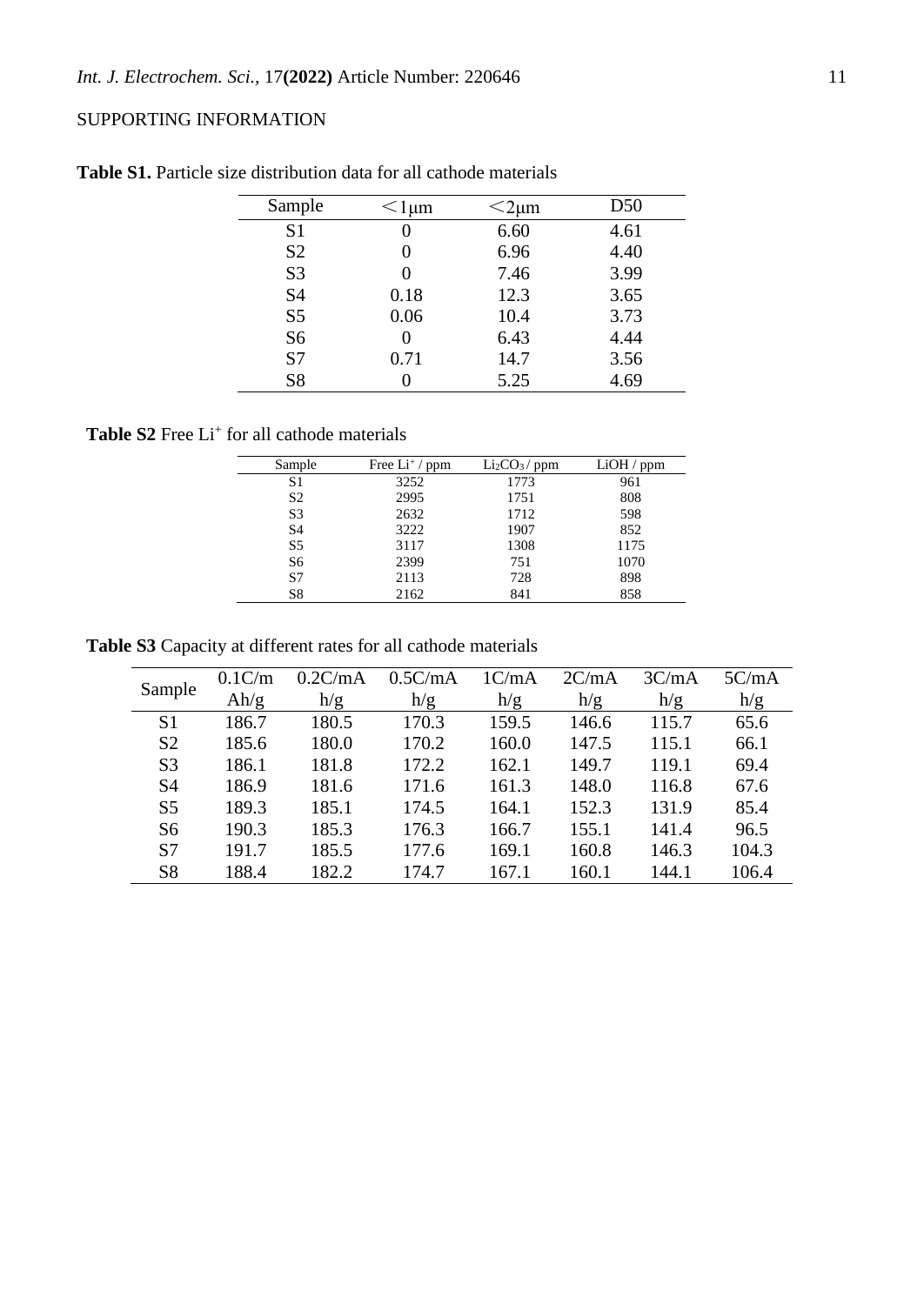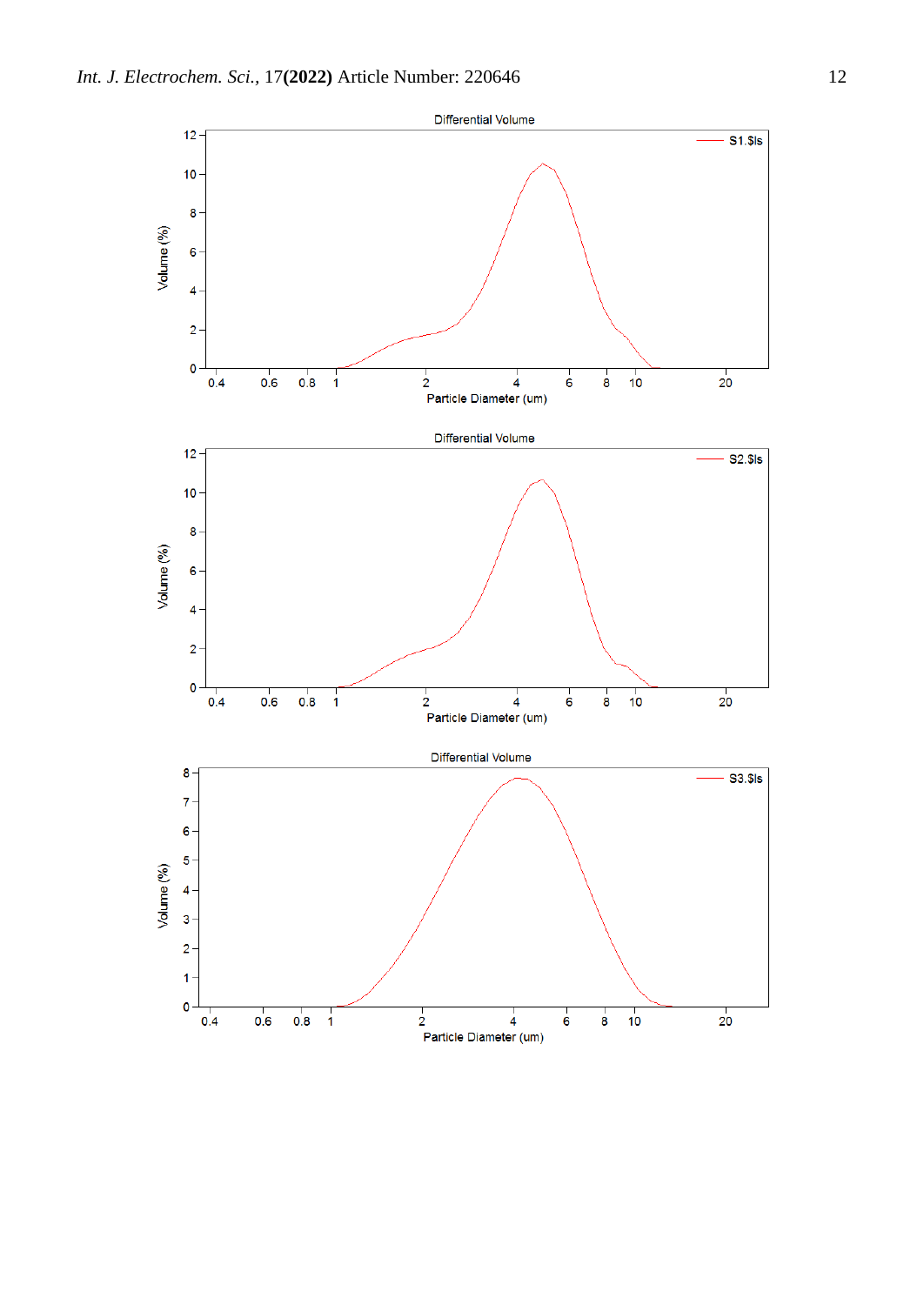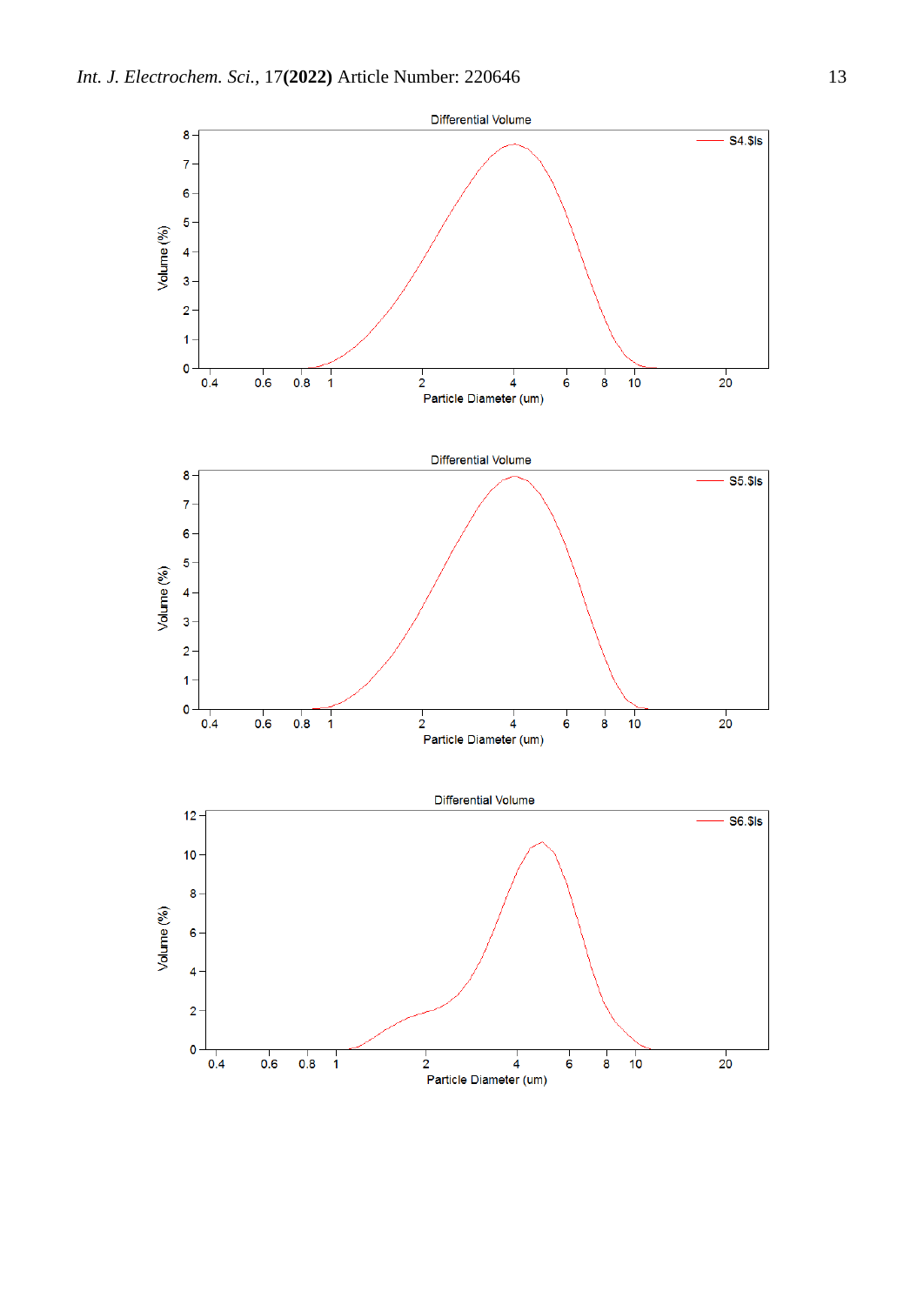

**Fig. S1.** Particle size distribution diagram for all cathode materials

## **References**

- 1. J. B. Goodenough and Y. Kim, *Chem. Mater*., 22 (2010) 587.
- 2. S. W. Kim, J. H. Yun, B. Son, Y. G. Lee, K. M. Kim, Y. M. Lee and K. Y. Cho, *Adv. Mater*., 26 (2014) 2977.
- 3. J. M. Tarascon and M. Armand, *Nature,* 414 (2001) 359.
- 4. Y. J. Gu, Y. B. Chen, H. Q. Liu, Y. M. Wang, C. L. Wang and H. K. Wu, *J. Alloys Compd*., 509 (2011) 7915.
- 5. Z. Lu, D. D. Macneil and J. R. Dahn, *Electrochem. Solid-State Lett*., 4 (2001) A191.
- 6. Z. Lu, L. Y. Beaulieu, R. A. Donaberger, C. L. Thomas and J. R. Dahn, *J. Electrochem. Soc.,* 149 (2002) A778.
- 7. Y. Liu, F. Cao, B. Chen, X. Zhao, S. L. Suib, H. L. Chan and J. Yuan, *J. Power Sources*, 206 (2012) 230.
- 8. T. Ohzuku and Y. Makimura, *Chem. Lett*., 30 (2001) 744.
- 9. Z. Liu, H. Zheng, L. Tan, S. Yuan and H. Yin, *Energy Technol*., 6 (2018) 1302.
- 10. F. L. Liu, S. Zhang, C. Deng, Q. Wu, M. Zhang, F. L. Meng, H. Gao and Y. H. Sun, *J. Electrochem*.